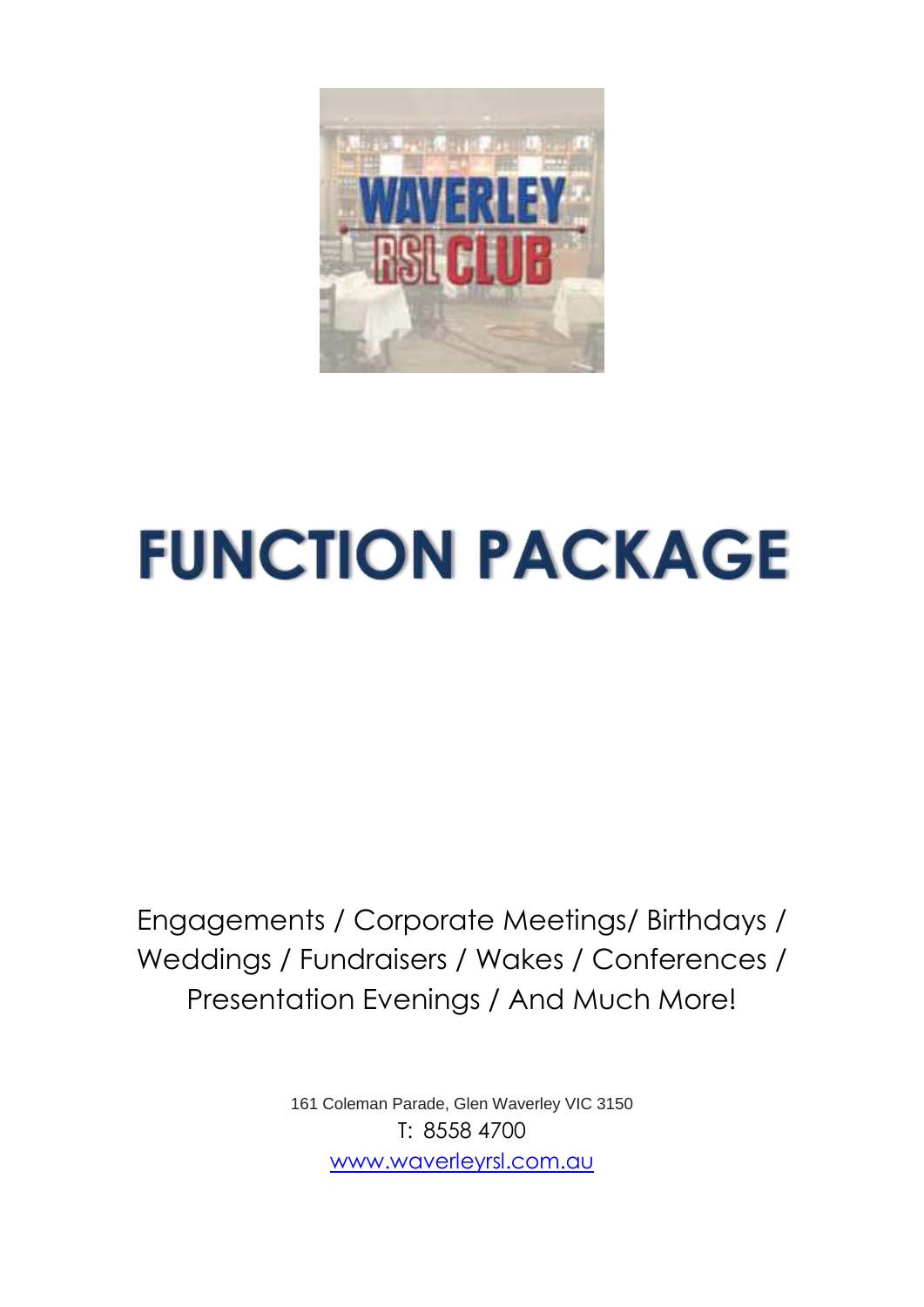

*Thank you for concidering The Waverley RSL for you upcoming function.*

*This pack has been created specifically to answer any questions that you may have, and to give you an understanding of what facilities we have available.*

*Conveniently located directly opposite the Glen Waverley train station and surrounded by ample public car parking, Waverley RSL is the perfect choice for both professional and private functions. Whether it be a large corporate function, small business meeting or an exciting social celebration, Waverley RSL is professionally experienced in delivering high class functions and outstanding events.* 

*The flexibility stylish private function space, coupled with delicious catering menus and a well-stocked bar, allow us to accommodate groups of any size and budget. We understand that every function is different and will work closely with you to create and execute the perfect event for your needs.* 

*This Functions Pack contains a variety of catering options and prices, as well as room details and hiring rates. This information is to act as a guide only as we are always happy to work with you on alterations, additions or customizations that will assist in ensuring your function is suited to your needs.*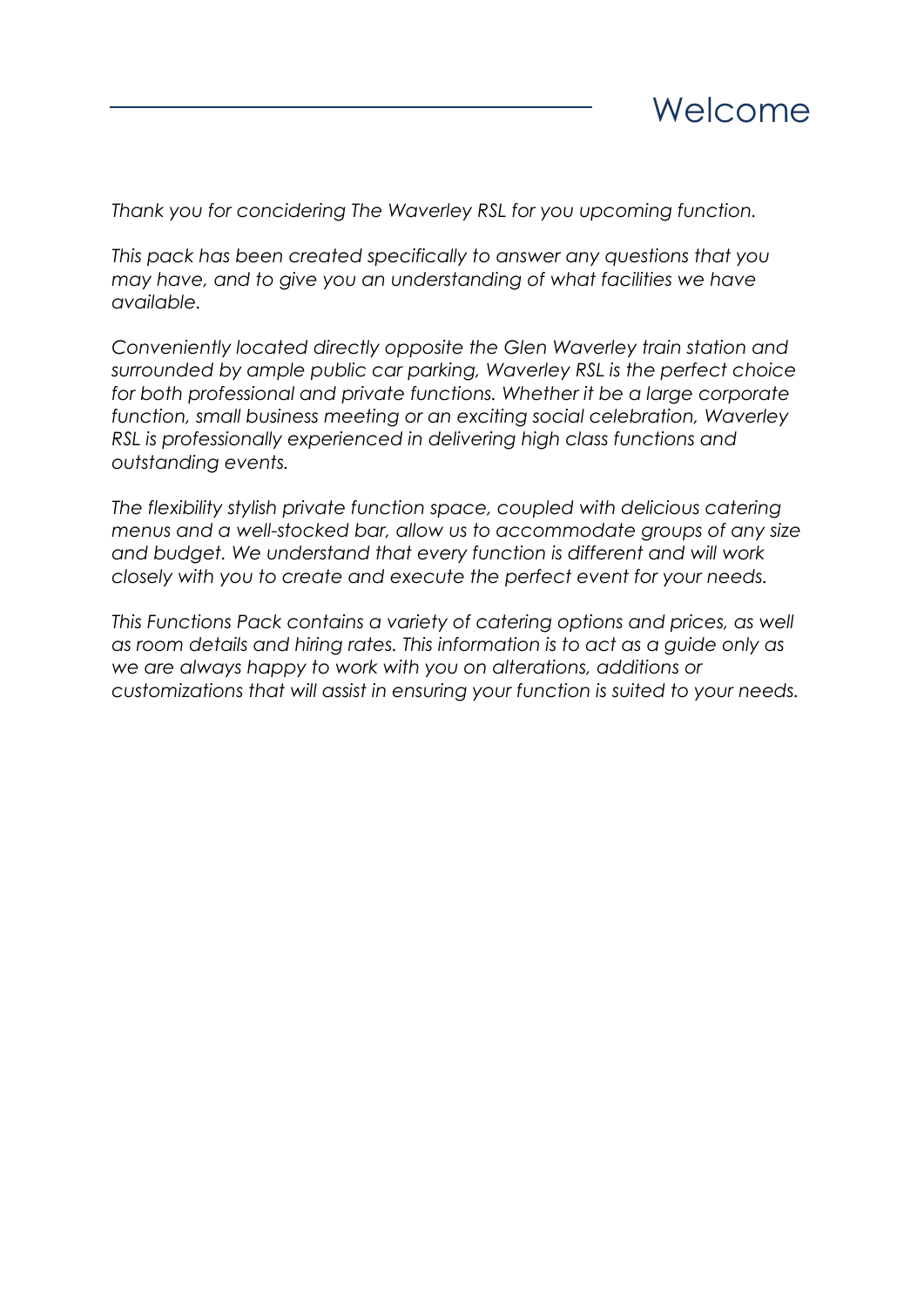

### **The Sunset Room**

The fully private Sunset Room at Waverley RSL comes equipped with its own private lift entrance, Fully stocked bar and a west facing terrace with an exceptional view of the evening sunset. Perfect for large corporate functions, sit down or buffet style lunch or dinner functions and cocktail style parties.

#### **Room Hire**

Half Day (Five hours)  $$300$  Full Day (Eight Hours)  $$400$ Extra Hour \$100

Access available between 8:00am & 12:30am the following day. Caters from 50 to 150 Guests

*Boardroom Style up to 60 pax U-Shape up to 36 pax Theatre Style up to 90 pax Classroom Style up to 70 pax Cabaret Style up to 36 pax Cocktail Style up to 150 pax Sit Down Style up to 100 pax*

*At the Waverley RSL our flexible approach means we can tailor a function package to perfectly complement your event. Whether it is a cocktail party, set menu, seating arrangements, decorations, music etc., leave the hard work to us and we will make your next event one to remember!* 

#### **Warramunga Restaurant**

The restaurant at Waverley RSL provides both a comfortable atmosphere and a delicious menu making it the perfect location for your next big lunch or dinner booking.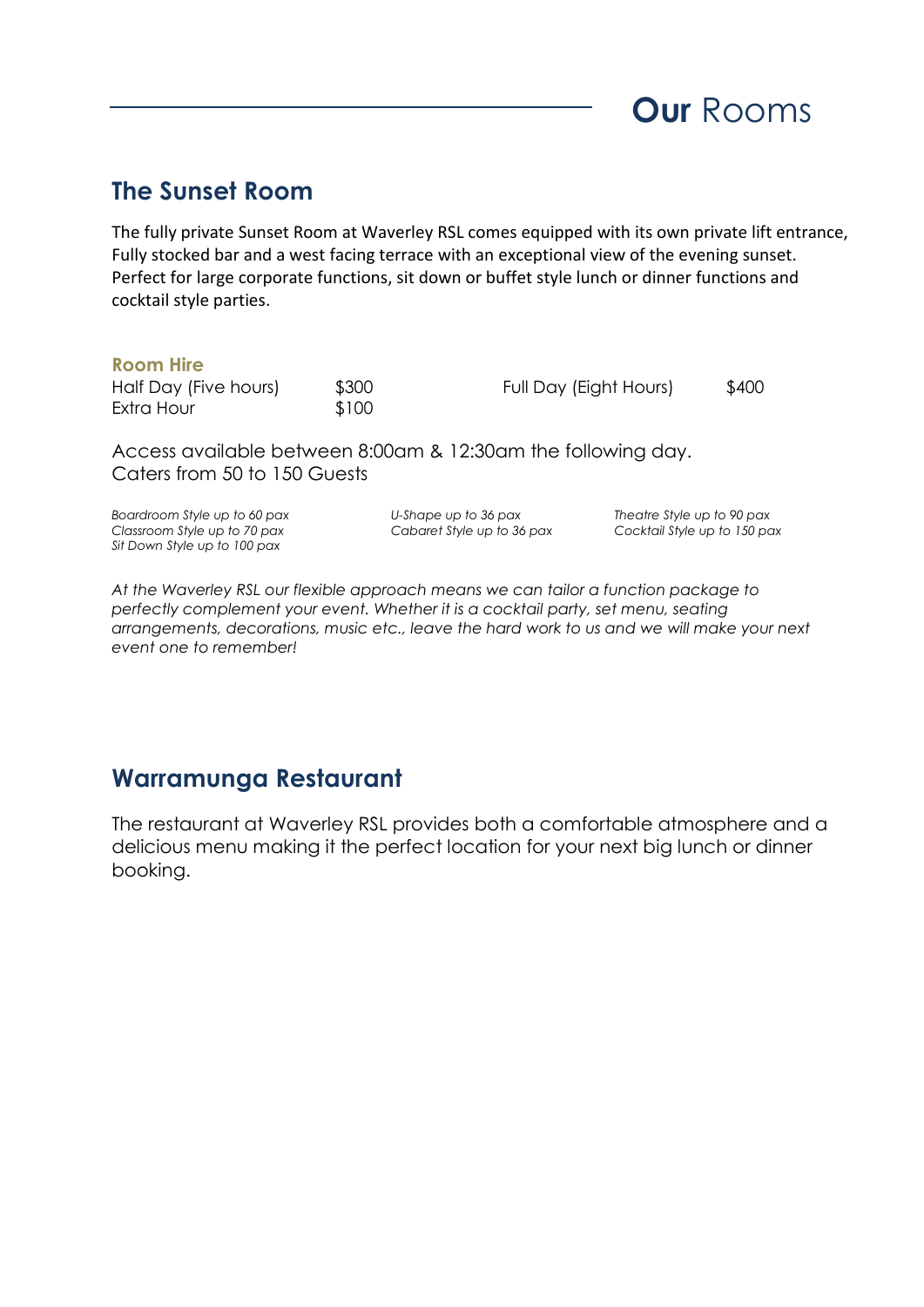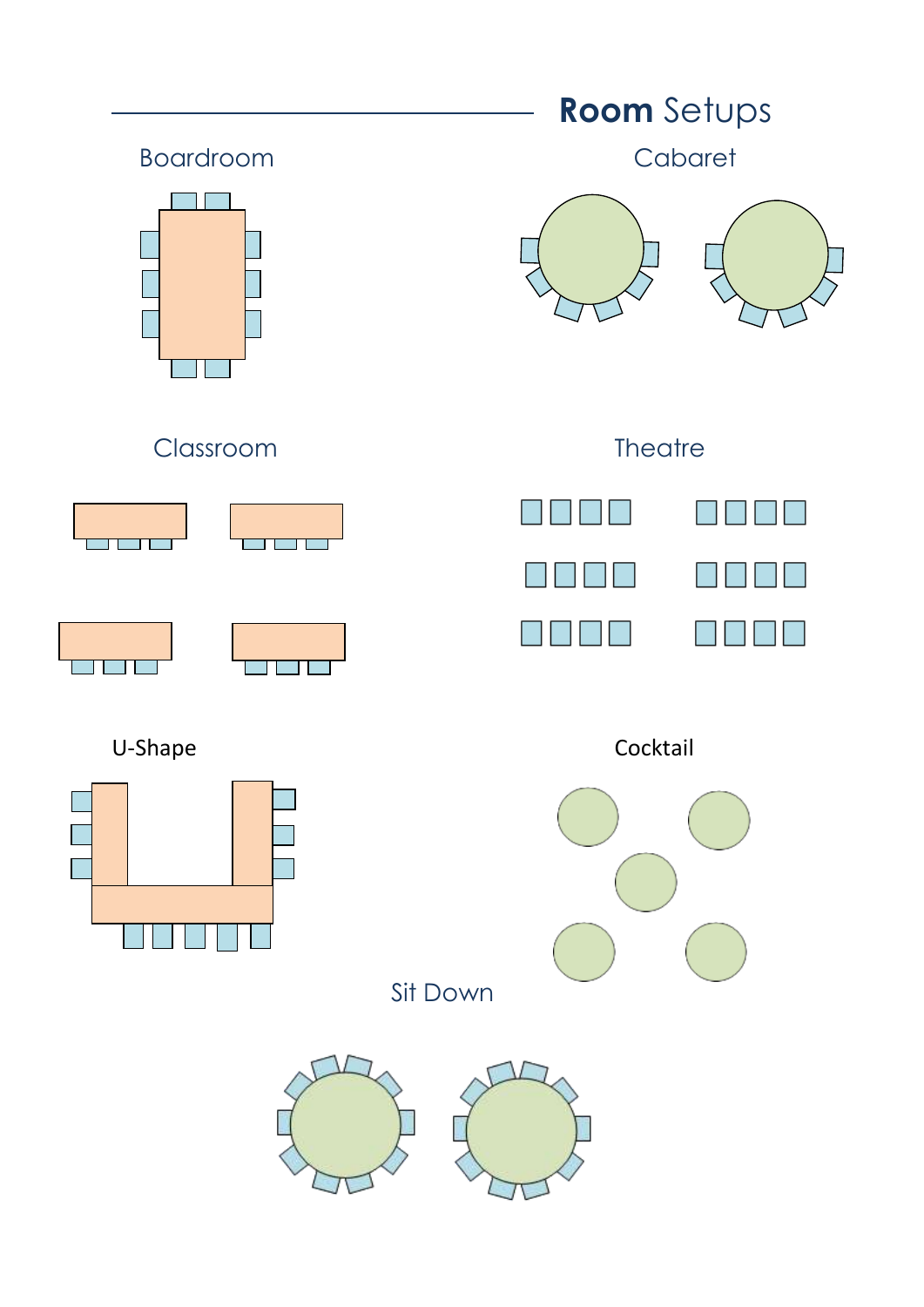# **Cocktail** Menu Bronze

#### Price

**\$17.90 per person** – choose 5 items 6 pieces served per person *(Minimum 40 people)*

### Cold Canapes

Toasted Turkish bread with assorted dips Mini Bruschetta topped with tomato, basil, Spanish onion & parmesan cheese

### Hot Canapes

Cocktail Party Pies Cocktail Sausage Rolls Curry Samosas **Mini Dim Sims** BBQ Beef Meatballs Mini Pizzas Vegetarian Spring rolls (v) Crumbed Calamari Assorted Quiches **Risotto Balls** 

## **Cocktail** Menu Silver

**Price \$25.90 per person** – choose 7 items in total 9 pieces served per person *(Minimum 40 people)*

### Cold Canapes

Toasted Turkish bread with assorted dips Mini Bruschetta topped with tomato, basil, Spanish onion & parmesan cheese

### Hot Canapes

Mini Quiches Assorted Gourmet Mini Pizzas Chicken and Mushroom Filos Chicken Satay Skewers Panko Crumbed Prawns Chicken and Leek Pie Mediterranean Lamb Pie Salt & Pepper Squid Risotto Balls **Mozzarella Cheese Sticks** 

Prawns in Potato String Vegetables in Potato String (v) Jalapeno Cheese Bites Mac & Cheese bites with bacon Mozzarella Cheese Sticks Karage Chicken *(Japanese Style)*

**Gluten free and vegan options available on request**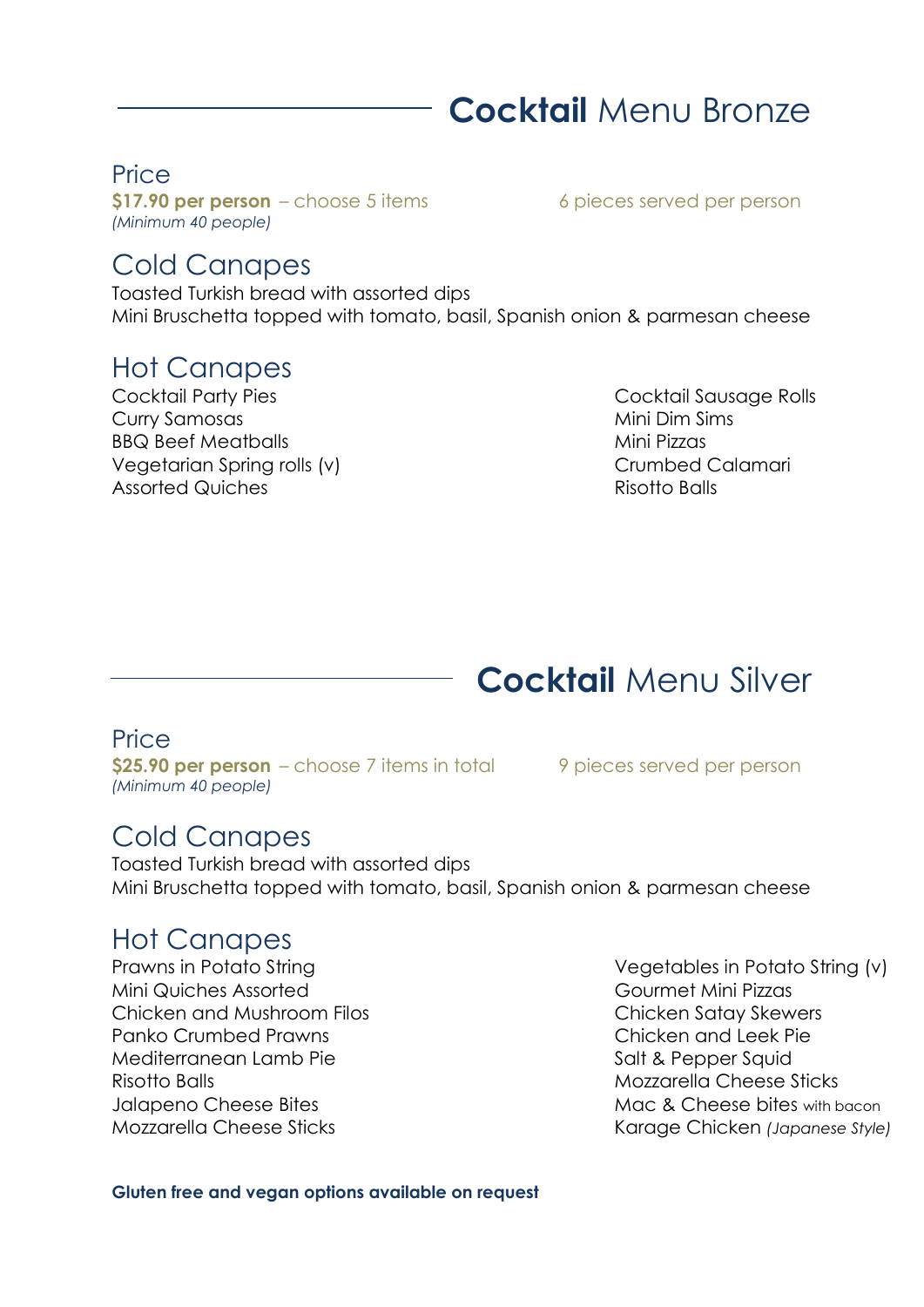# **Cocktail** Menu Gold

#### Price

**\$28.90 per person** – choose 8 items in total 10 pieces served per person

### Cold Canapes

Toasted Turkish bread with assorted dips Mini Bruschetta topped with tomato, basil, Spanish onion & parmesan cheese Assorted Sushi

### Hot Canapes

Pulled Beef Brioche Slider Vegan Sausage Rolls

Satay Chicken Kebabs Chicken and Mushroom Pie Risotto Balls Panko Crumbed Calamari Wellington Peaking Duck Mac & Cheese bites with bacon Chicken Kiev balls Mediterranean Lamb Pie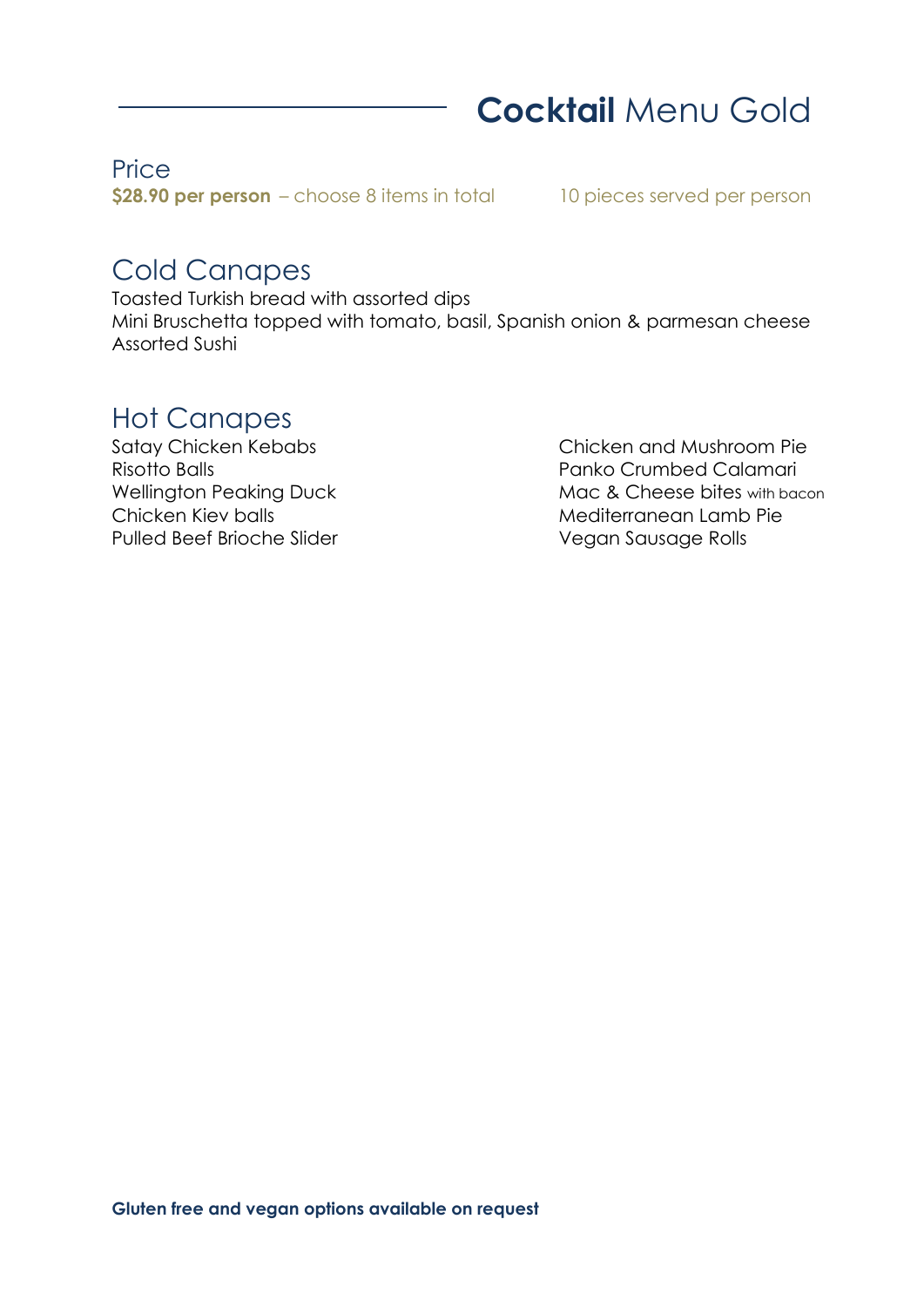# **Sit Down** Menu

| <b>Prices</b>           |                                          |                |
|-------------------------|------------------------------------------|----------------|
| <b>Two Courses</b>      | <b>Soup &amp; Main</b>                   | \$35.00        |
|                         | <b>Plated Entrée &amp; Main</b>          | \$37.00        |
|                         | <b>Main &amp; Dessert</b>                | \$37.00        |
| <b>Three Courses</b>    | Soup, Main & Dessert                     | <b>\$42.00</b> |
|                         | <b>Plated Entrée, Main &amp; Dessert</b> | <b>\$45.00</b> |
| $M$ inimum $50$ noonlot |                                          |                |

*(Minimum 50 people)*

Soup *(Please select maximum 2 varieties and this will be served alternating)* Butternut Pumpkin Soup Minestrone Soup Cream of Tomato and Basil **Potato and Leek Soup** 

### Entree

Thai Beef Salad *(GF)–* with chilli and coriander dressing Caesar Salad - with tradional Caesar dressing **Bruschetta** Lemon Pepper Calamari – with coriander dressing Mediterranean Frittata *(GF)* – house made Arancini Balls – house made

#### **Mains**

Grilled Atlantic Salmon Fillet *(GF)–* with cucumber and mango salsa Barramundi *(GF)* - with cucumber and mango salsa Chicken Supreme – with hollandaise sauce Cider Pork Cutlet (GF) – with apple cider sauce Risotto al Fungi (GF) Herb crusted Lamb Rack - with red wine jus *(\$4.00 extra per person)* Fillet Mignon *(GF)-* chargrilled medium with red wine jus *(\$4.00 extra per person)*

Vegetarian options available upon request

*All Main meals are served with Mash Potato and broccolini*

### **Desserts**

Sticky Date Pudding - with butterscotch sauce Warm Chocolate Pudding - with chocolate sauce Coconut Pana Cota *(GF)* - with mixed berry compote Mini Pavlova Served *(GF)* - with double cream and berries (GF) Berry Cheese Cake - topped served with double cream

*(GF)* – Gluten Free option available *(V)* – Vegetarian option available

*PLEASE NOTE: All ingredients may not be listed in descriptions. Notify function manager of any allergies or aversions you may have.*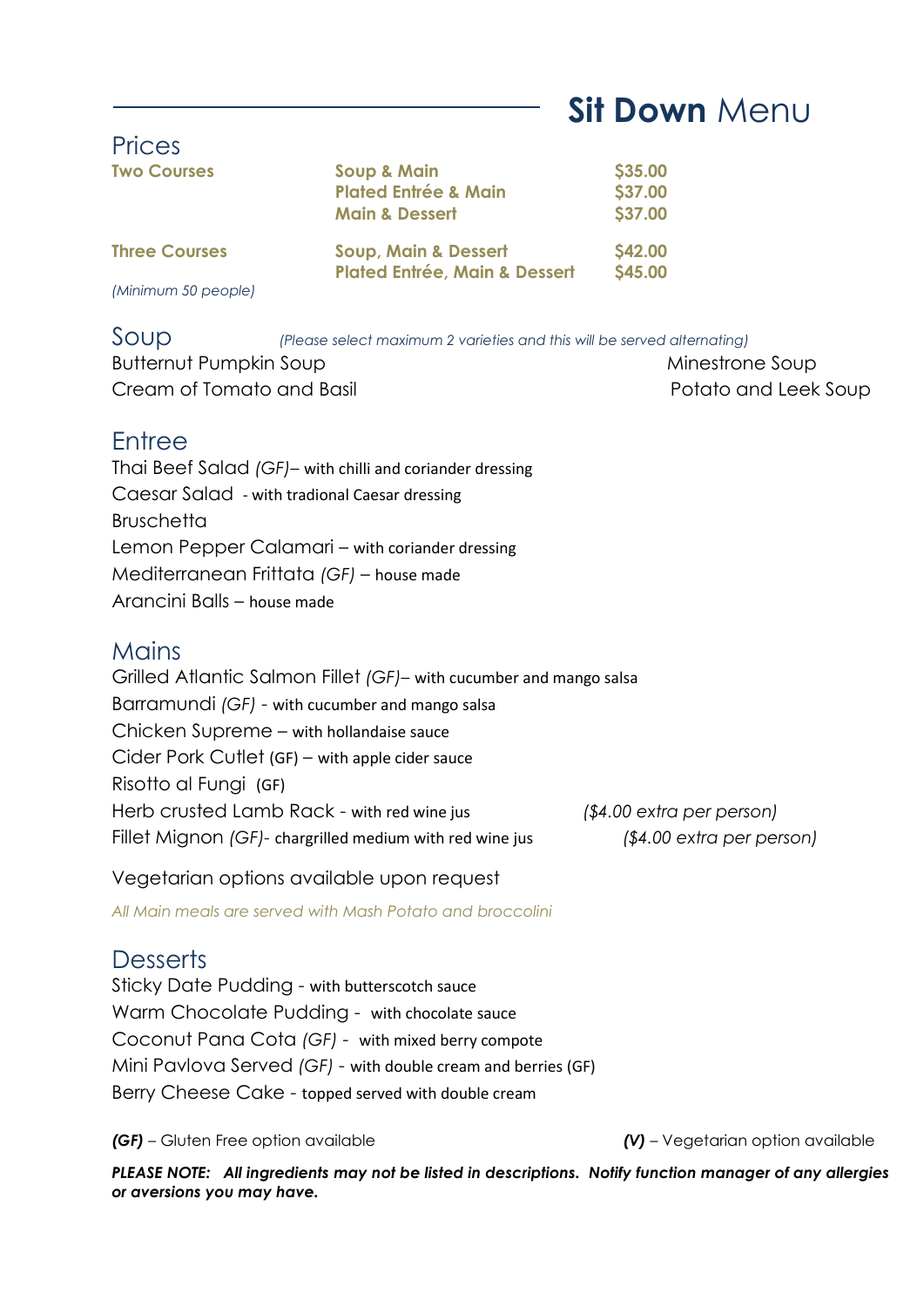# **Buffet / Carvery** Menu

#### Price **\$39.90 per person** *(Minimum 50 people)*

#### *Select 1 of the following Roasts*

Roast Leg of Lamb (*GF)* Roast Beef (*GF)* Loin of Pork with crackling (*GF)*

#### *Select 2 of the following*

Chicken curry with saffron rice *(GF)* Sweet & Sour Pork with fried rice Beef Stroganoff with rice Satay chicken stir fry (v) Beef Lasagna (*V)*

#### *Select 2 of the following Desserts*

Sticky Date Pudding served with butterscotch sauce Chocolate Mousse Pavlova (*GF)* Fruit Salad (*GF)* Assorted Cheese Cakes Warm Chocolate Pudding with cholate sauce

#### *Includes*

Selection of seasonal vegetables Selection of seasonal salads Dinner Rolls **Condiments** 

**(GF)** – Gluten Free option available **(V)** – Vegetarian option available

**PLEASE NOTE: All ingredients may not be listed in descriptions. Notify function manager of any allergies or aversions you may have.**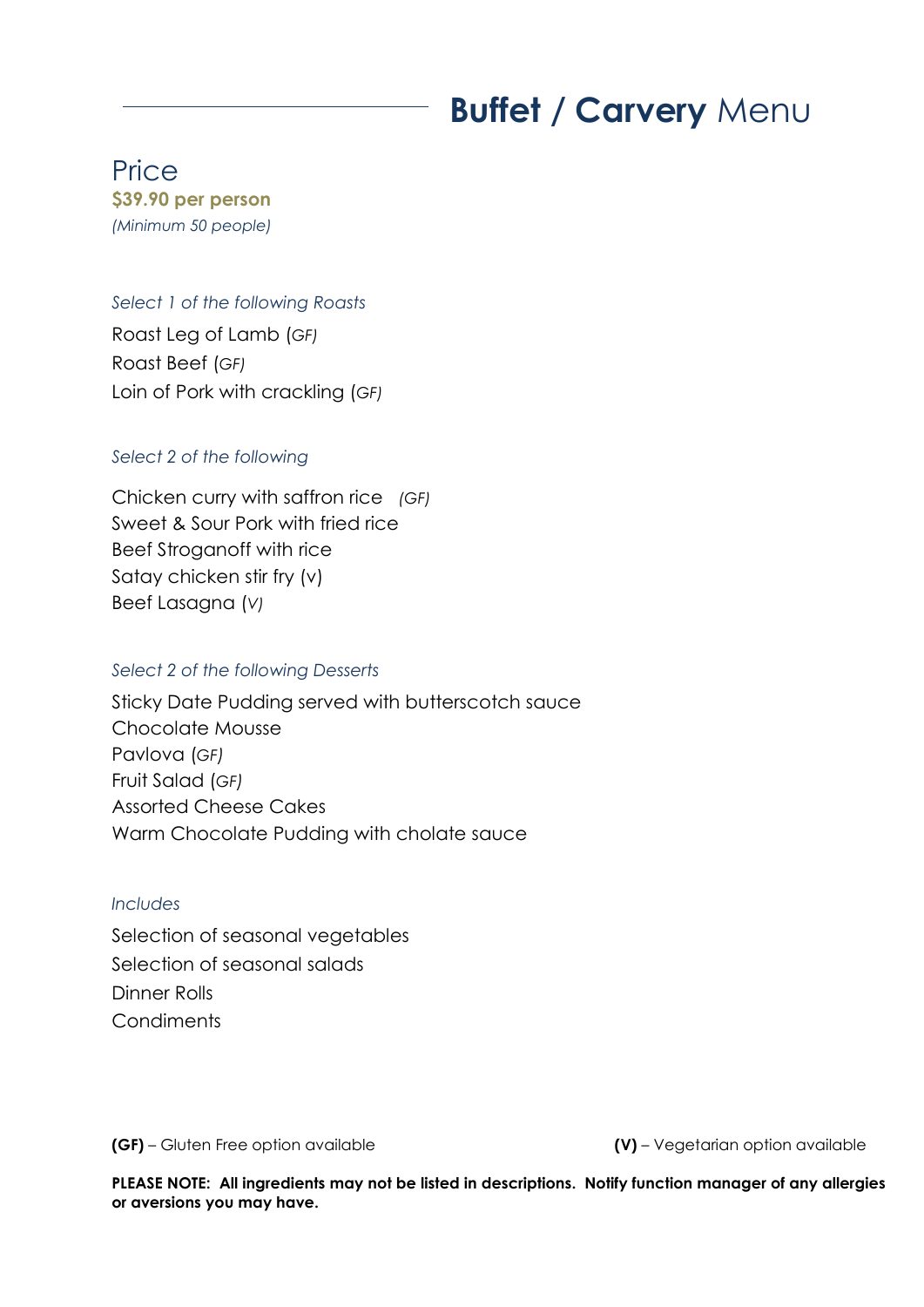# **Children's** Function Menu

### **Price**

**\$12.90 per person -** *for children aged 3 to 12 years*

*Children's main meals will be served with the adult's entrée and children's dessert will be served with adult's main*

### **Mains**

Chicken Nuggets Grilled Fish (GF) Battered Fish Roast of the Day Chicken Parmigiana Linguini Napoli (V) Carbonara

All meals are served with chips or vegetables

### **Desserts**

Ice-Cream Sundae (*GF)*

*(GF) – Gluten Free option available (V) – Vegetarian option available*

*PLEASE NOTE: All ingredients may not be listed in descriptions. Notify function manager of any allergies or aversions you may have.*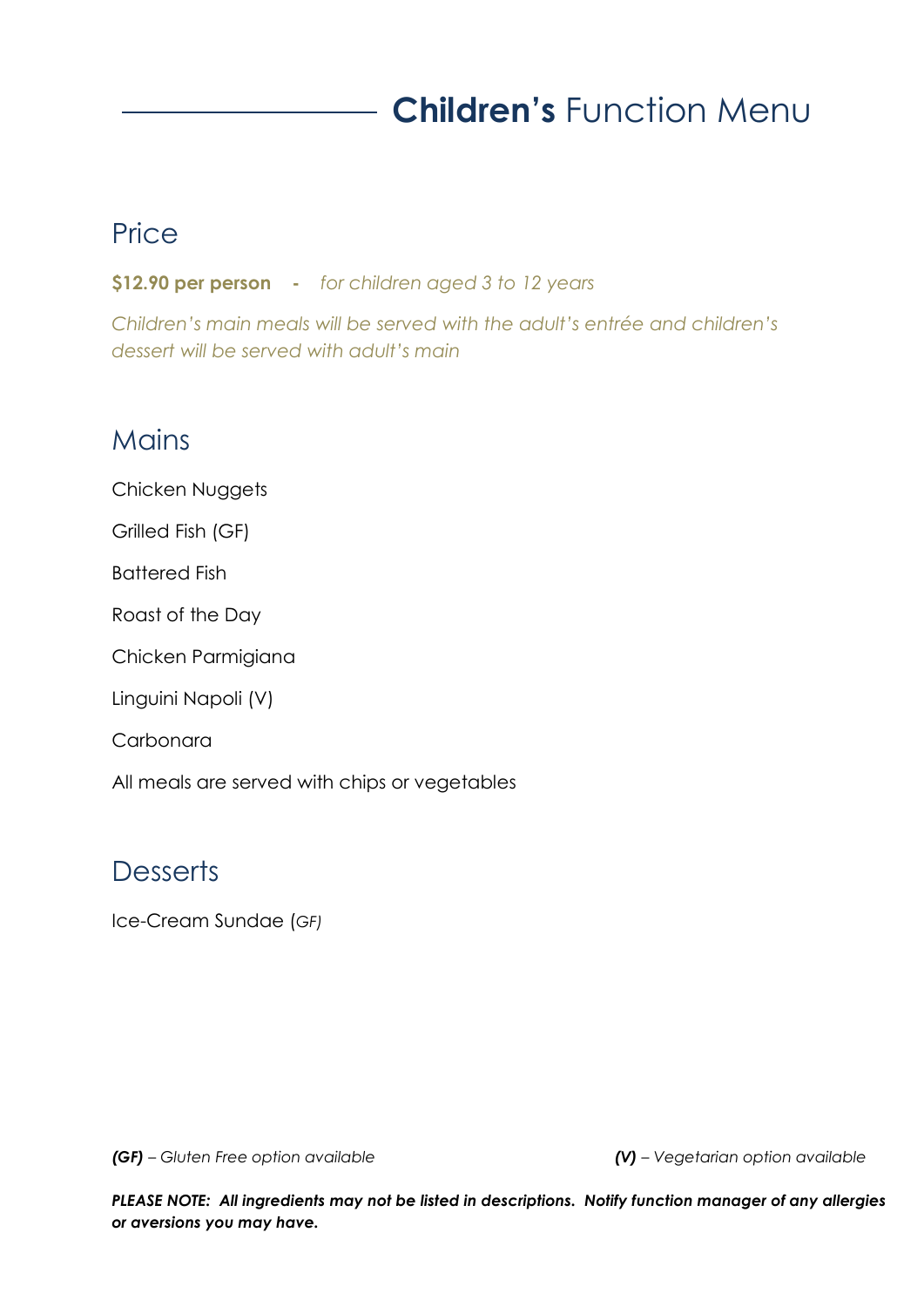# **Additional** Menu

#### **Nibbles Package**

Assortment of potato chips, nuts and lollies **From \$60**

**Tea & Coffee** Freshly brewed coffee and tea. **\$3.50**

#### **Assorted Premium Biscuits**

Assorted premium biscuits including yoyos, Viennese kiss and many more **\$6 per person** 

**Assorted Cakes House-made Scones**  Chef's selection of assorted cakes with jam and cream **\$4 per person** (minimum 25 people)

**\$4 per person**

#### **Assorted Danish and Muffins**

Chef's selection of assorted Danish pastries and muffins **\$6.50 per person**

#### **Assorted Sandwich Platter** *(serves 10)*

Ham, cheese & tomato / Tuna, red onion & cucumber / Chicken & lettuce / Egg & lettuce / Vegetarian **\$60 per platter**

**\$65 per platter \$50 per platter**

**Fresh Fruit Platter** *(serves 10)* **Dip / Vegie Platter** *(serves 10)*

**Cheese Platter A** *(serves 10)* **Antipasto Platter** *(serves 10 )* Assorted cheeses, crackers and dried fruits **\$90 per platter \$70 per platter**

Our chef is available to: Cut and serve your cake on platters for a charge **\$15 per cake**

Cut and individually plate your cake with cream and strawberry garnish **\$2.50 per person**

*We can cater to most requests – Prices on Application*

*\*\* No food or drink is permitted to be bought into the premises with exception of a celebration cake \*\**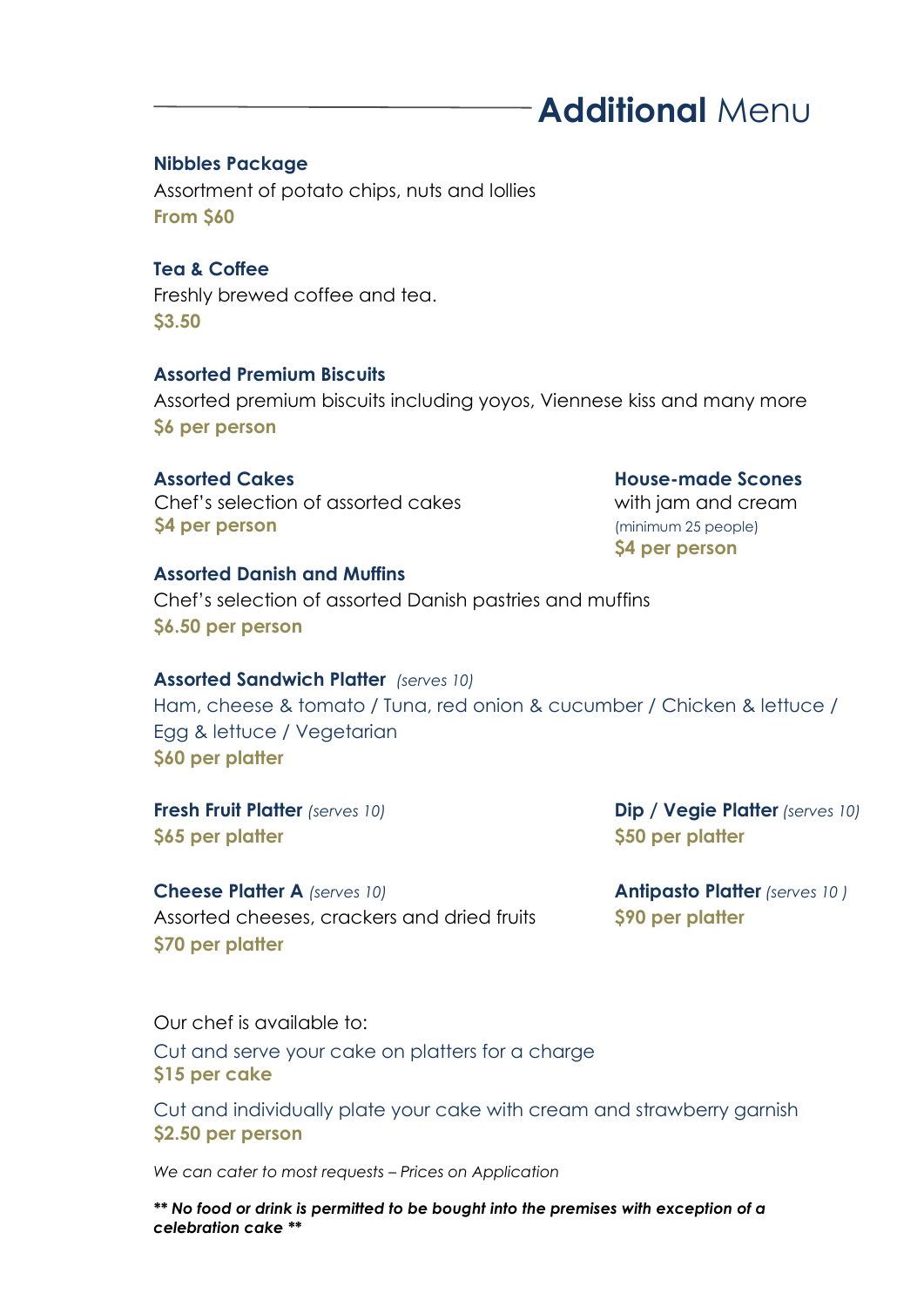

#### **Decoration Package**

Helium balloons on dance floor and balloon trees on tables **\$200**

#### **Black Table Cloths Linen Napkins**

**\$15 each** Available in white **\$1.40 per person**

#### **Chair Covers and Coloured Sash**

White or black chair cover and your choice of coloured sash **\$4 per person for minimum of 50 \$6 per person for less than 50**

#### **Tailored Balloon Arrangements**

Helium letters, numbers, loose balloons, printed balloons - **Price on application**

**Floral Arrangements Tea light candles From \$50 From \$2.50 per table**

**Red Aisle Carpet \$120**

**Data Projector and Screen 50 inch Smart TV \$75 \$50**

**Whiteboard Lectern No charge No charge**

**No charge No charge**

**Microphone Wireless internet access**

#### **Solo Artists / Bands / Karaoke**

Variety of acts available to suit any function – price on application

### **Professional DJ**

**\$500**

#### **Security**

Required for 21st birthdays, presentation evenings and at managements discretion **\$250**

*Decoration packages can be arranged to suit any function and budget. Please speak to our function team to arrange a package to suit your requirements.*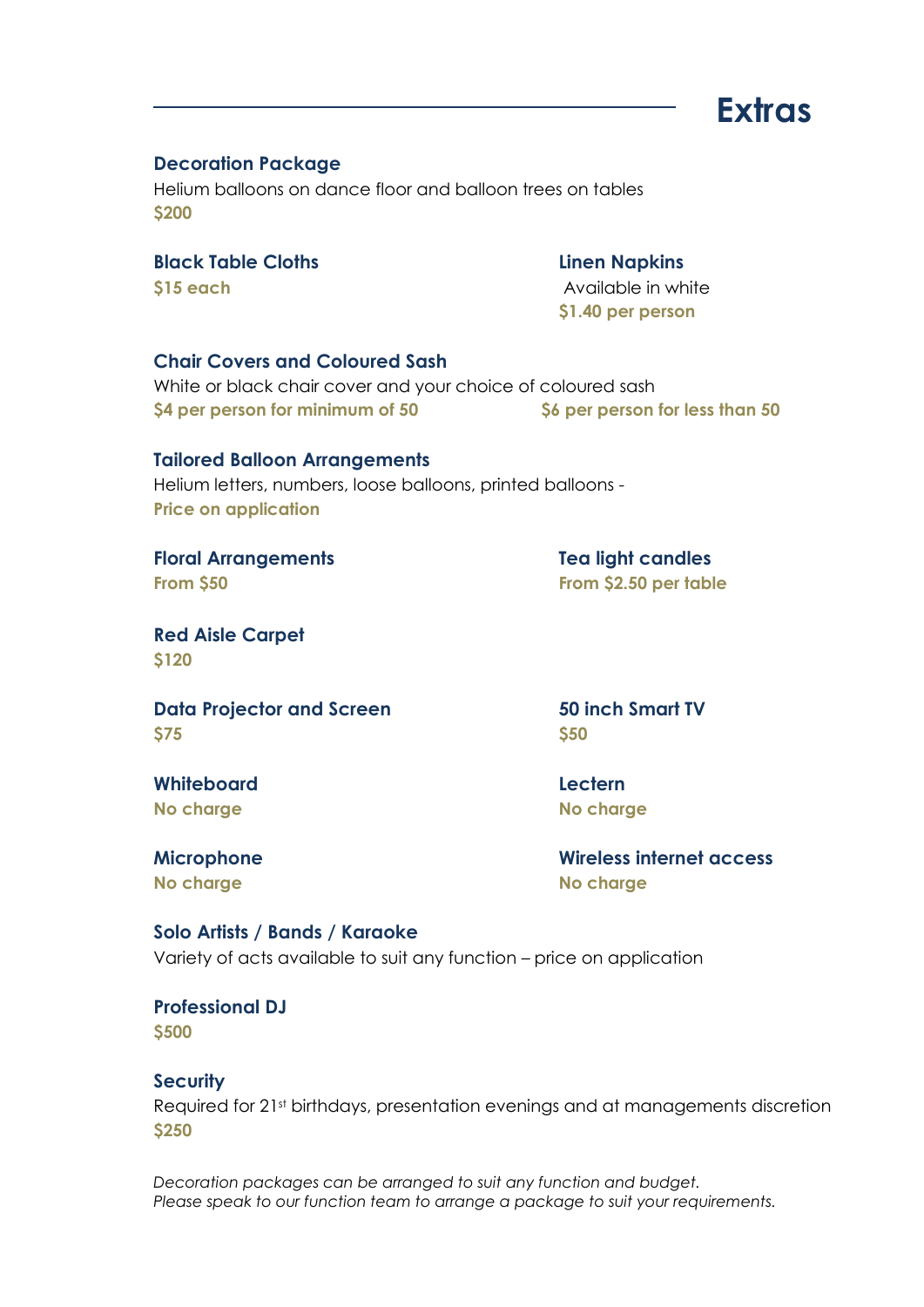# **Beverage** Menu

### Bar TAB

The Waverley RSL can operate your choice of beverage selection up to any value you nominate.

### Standard Beverage package **\$45 per person**

Drink packages are for a 4 hour period. Select one wine of each colour variety. Only available on sit down meals

#### **House White Wine**

**House Sparkling Wine**

**House Red Wine**

**Tap Beer** Furphy Carlton Draught Cascade Light

#### **Post mix soft drink**

*We also have other brands of wine available. Price on application.*

*We do not sell wine by bottle for cocktail catered functions.*

*Our Function Manager can tailor a function to your requirements.*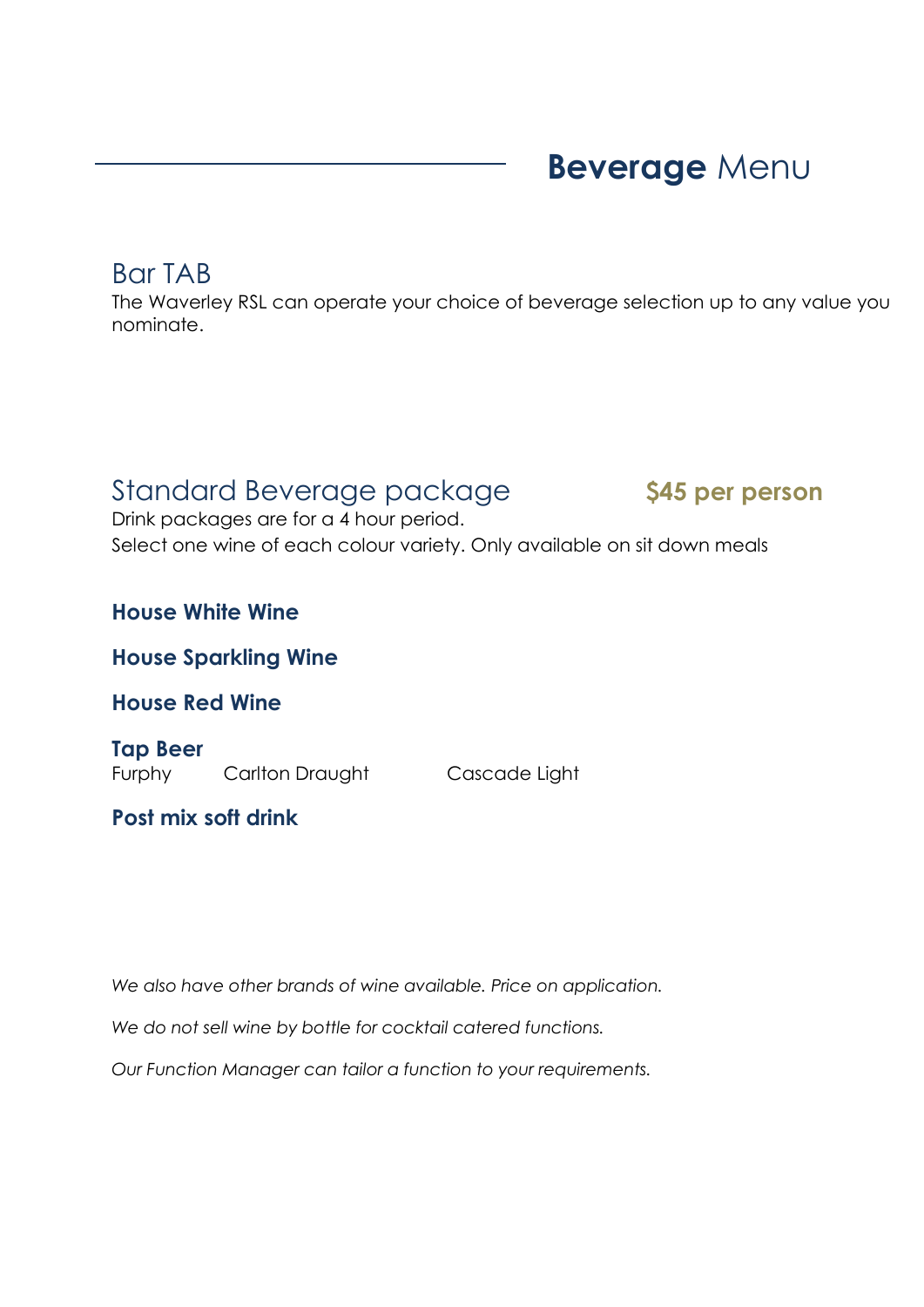# **General Terms & Conditions**

*Please sign and return this form when paying the function deposit*

To secure a booking at Waverley RSL a deposit of **\$300 and a signed copy of these terms & conditions** is required at the time of making the booking. Any tentative bookings will be held no longer than 2 days. The deposit is used as part payment of the account as long as no damage has been caused.

**CANCELLATION** –. In the event of a cancellation, the deposit is non-refundable, unless cancellation is advised **in writing two (2) months prior** to your booking. We require **NO LESS than 7 working days** notification of a function cancellation. **If your event is cancelled after 7 working days, then the total function payment is required.** 

**FUNCTION DURATION–** Functions are for a duration of 5 hours unless otherwise arranged with management. An extension can be made by prior agreement & may incur additional cost (see Function Package). The latest finishing time for any function is 12.00am with the bar closing 30 minutes prior to the scheduled finishing time.

**CONFIRMATION** – For catering purposes, confirmation of your total number of guests attending your function is required **7 working days prior to the event.** The confirmed number provided is what your final account will be based on. Changes on the day are **NOT** acceptable. Outstanding payment is required 7 business days prior to the function (see below).

**SECURITY BOND**– 21st Birthdays, sporting club functions and any functions at management's discretion require a Bond to be paid when a booking is confirmed.

**SECURITY** – The Waverley RSL Club reserve the right to hire additional security at the expense of the client to ensure safety of staff and guests. A security charge of \$250 applies. Functions will be notified in advance. All 21st birthdays, sporting club functions & any function at management's discretion require security unless advised otherwise.

**ENTERTAINMENT**– Entertainment will be subject to approval. Management must be advised at the time of the booking. An additional **\$100** deposit is required at the time of booking if you wish to hire a DJ or band through the Waverley RSL Club.

**FOOD & BEVERAGE POLICY**- No food or beverage is permitted at any time to be brought into the premises for consumption, with the exception of celebration cakes. Catering **MUST** be arranged for the correct amount of guests attending the function.

**DECORATIONS**– You are more than welcome to decorate your room on day of function provided there are no prior bookings on that day. Please phone 24 hours beforehand to confirm this availability. Nothing is to be nailed or screwed to any wall or other surfaces of the building. Signage and decorations must be approved by management. The Waverley RSL Club can provide this facility at an additional charge.

**PROPERTY DAMAGE OR THEFT-** Organizers are financially responsible for all damage caused to any function area of the Waverley RSL Club by their guests, delegate's, employees or agents, before, during and after a function. Smoke and Fog Machines are prohibited from use. If the CFA is required to attend through use of these items, the function organizer will be liable for any charge incurred.

**PAYMENT OF ACCOUNTS**– **Outstanding payment is required 7 business days prior to the function and is based on your confirmed number of attendees (see above).** Bar tabs along with any additional charges must be paid for at the conclusion of your event. Instalments will be accepted prior to the function. Cash/credit cards are accepted. If a bond has been paid, it will be refunded after the function has been held, after confirmation has been made that no damage has occurred. The Waverley RSL Club reserves the right to charge any outstanding payments to the credit card provided at time of booking if full payment is not received by the conclusion of the function. Corporate functions may arrange to be invoiced after the event with the function manager.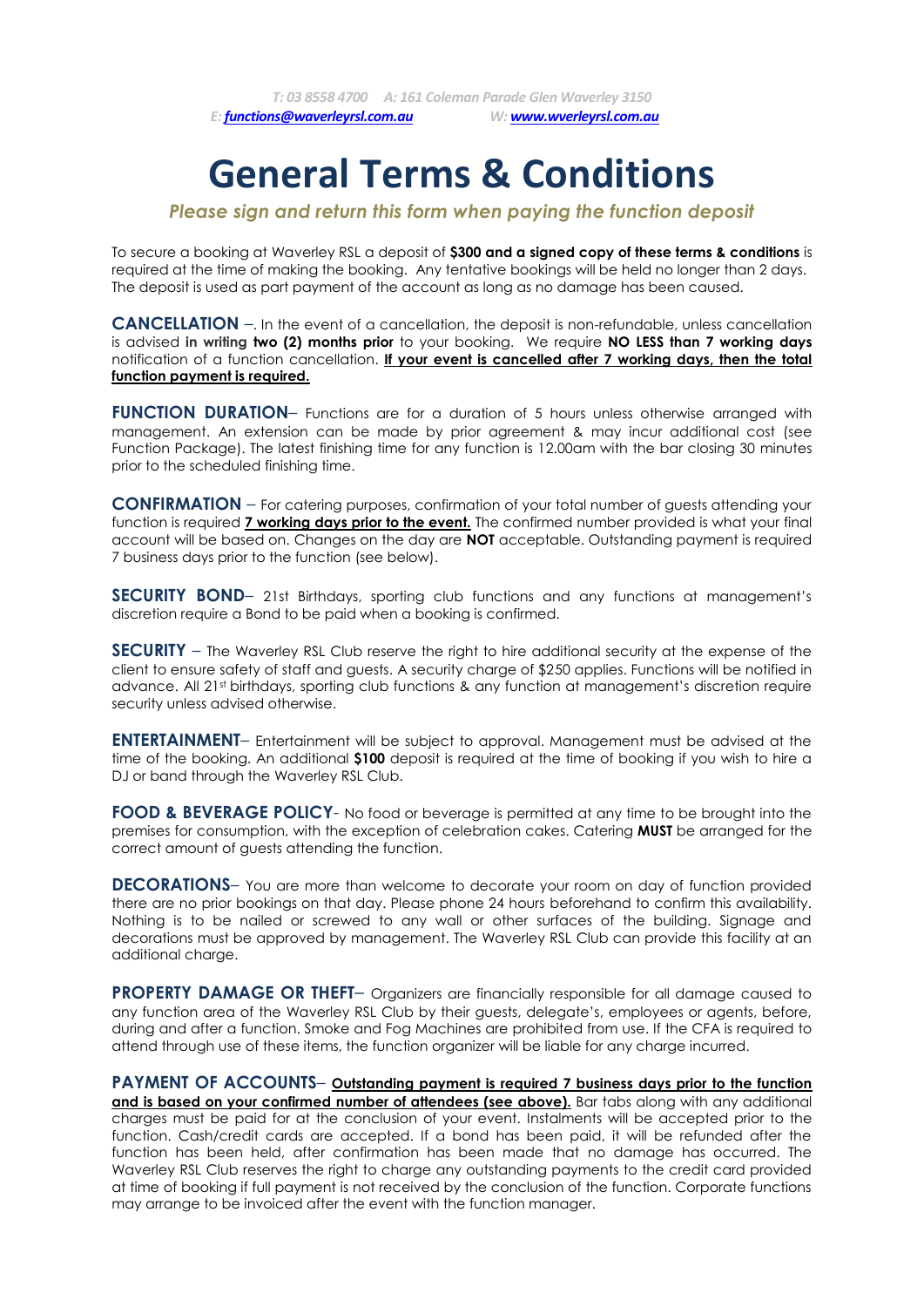**RESPONSIBILITY**– The Waverley RSL Club does not accept responsibility for damage to or loss of any client's property. This applies to all areas of the Waverley RSL Club.

**PRICING** – All prices have been based on current cost and are subject to change. Price changes will be advised. All prices are GST inclusive.

**UNFORESEEN CIRCUMSTANCES**– In the event of inability to comply with any of the provisions of this contract by virtue of any cessation or interruptions of gas, electricity, industry dispute, plant or equipment failure, unavailability of food, other unforeseen contingency or accident, the venue reserves the right to cancel any bookings and refund any deposits at any time.

**CLEANING** – Room Hire includes general cleaning of function rooms. Additional cleaning charges may be incurred if a function has created cleaning requirements considered to be above normal general cleaning.

**LIQUOR LICENSING REQUIREMENTS**– Management reserves the right to exclude or remove any person from a function or any other areas of the venue in accordance with the liquor control act of Victoria. Under no circumstances are underage guests permitted to consume alcohol. **Due to our liquor licensing laws, all persons must leave the venue at the conclusion of a function & may not enter other areas of the club.** 

**SIGNING IN**- **A guest list must be provided 24 hours before the commencement of a function**. If a guest list is not provided, everyone attending must sign in at reception prior to entering the function.

**GENERAL** – **NO DRINKS** are to be consumed outside the venue. Smoking is not permitted in the venue, there are allocated smoking areas.

We respect our neighbours & encourage all patrons to leave the venue in a manner that does not disturb the amenity of the area.

**MINIMUM NUMBERS**– Dependant on the function room hired & menu chosen, minimum numbers may apply. Please speak to the Function Manager to determine what the minimum numbers are for your event. If the minimum numbers are not met, a surcharge per person may apply.

**DRESS CODE**– I hereby agree that I and my guests will abide by the dress code rules neat causal. Shoes **MUST** be kept on at all times.

*Management reserves the right at any time to close the bar or terminate a function if any of the Club policies are not abided by.*

**I hereby acknowledge and agree with the terms and conditions.** Name: Date: \_\_\_\_\_\_\_\_\_\_\_\_\_\_\_\_\_\_\_ Signature: \_\_\_\_\_\_\_\_\_\_\_\_\_\_\_\_\_\_\_\_\_\_\_\_\_\_\_\_\_\_\_\_\_\_\_\_\_\_\_\_\_\_\_\_\_

### **Function Deposit:**

| Amount Paid: | Paid By: | Date: |
|--------------|----------|-------|
|--------------|----------|-------|